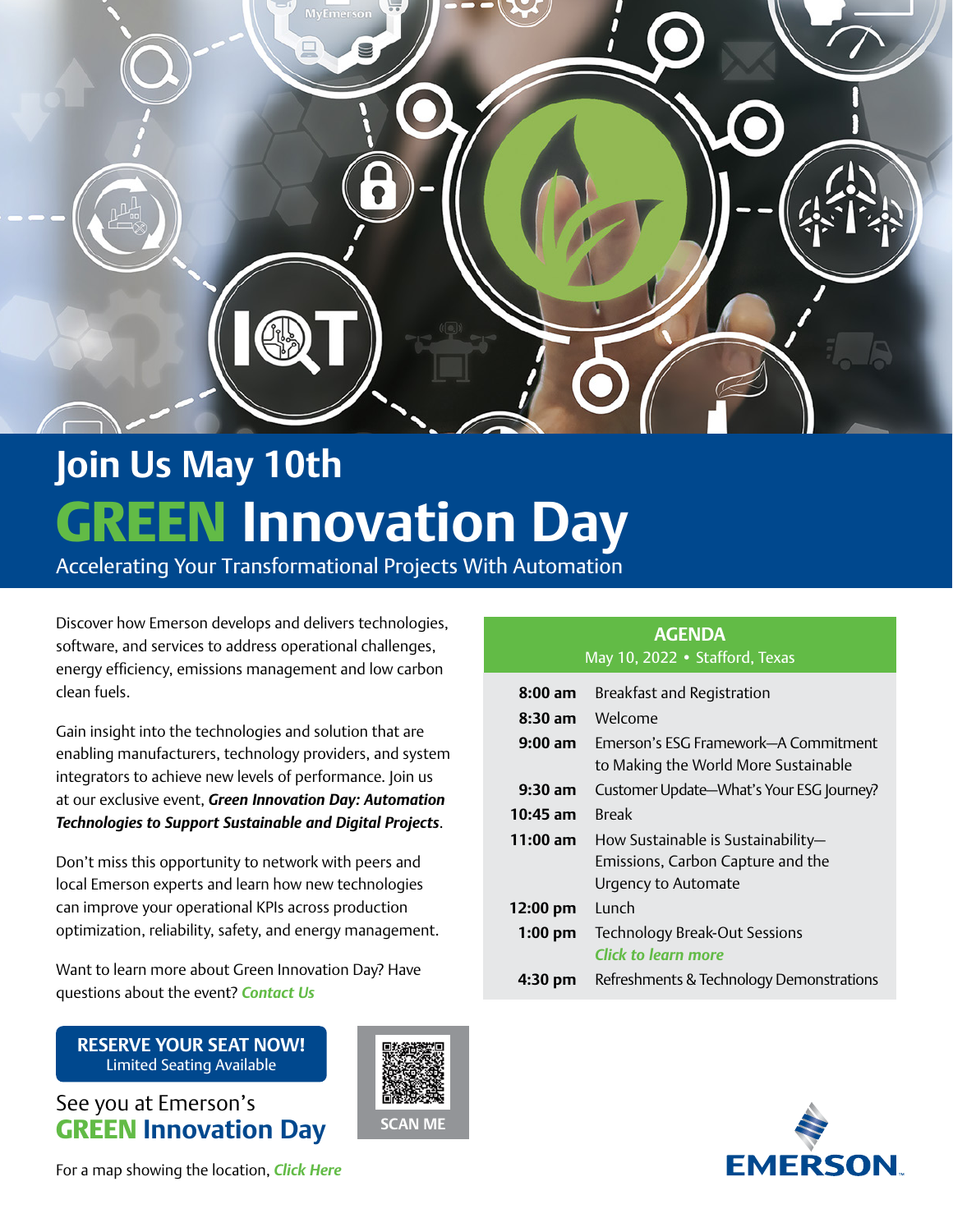<span id="page-1-0"></span>



For a map showing the location, *Click Here*

See you at Emerson's GREEN **Innovation Day**



**Technologies to Supp**